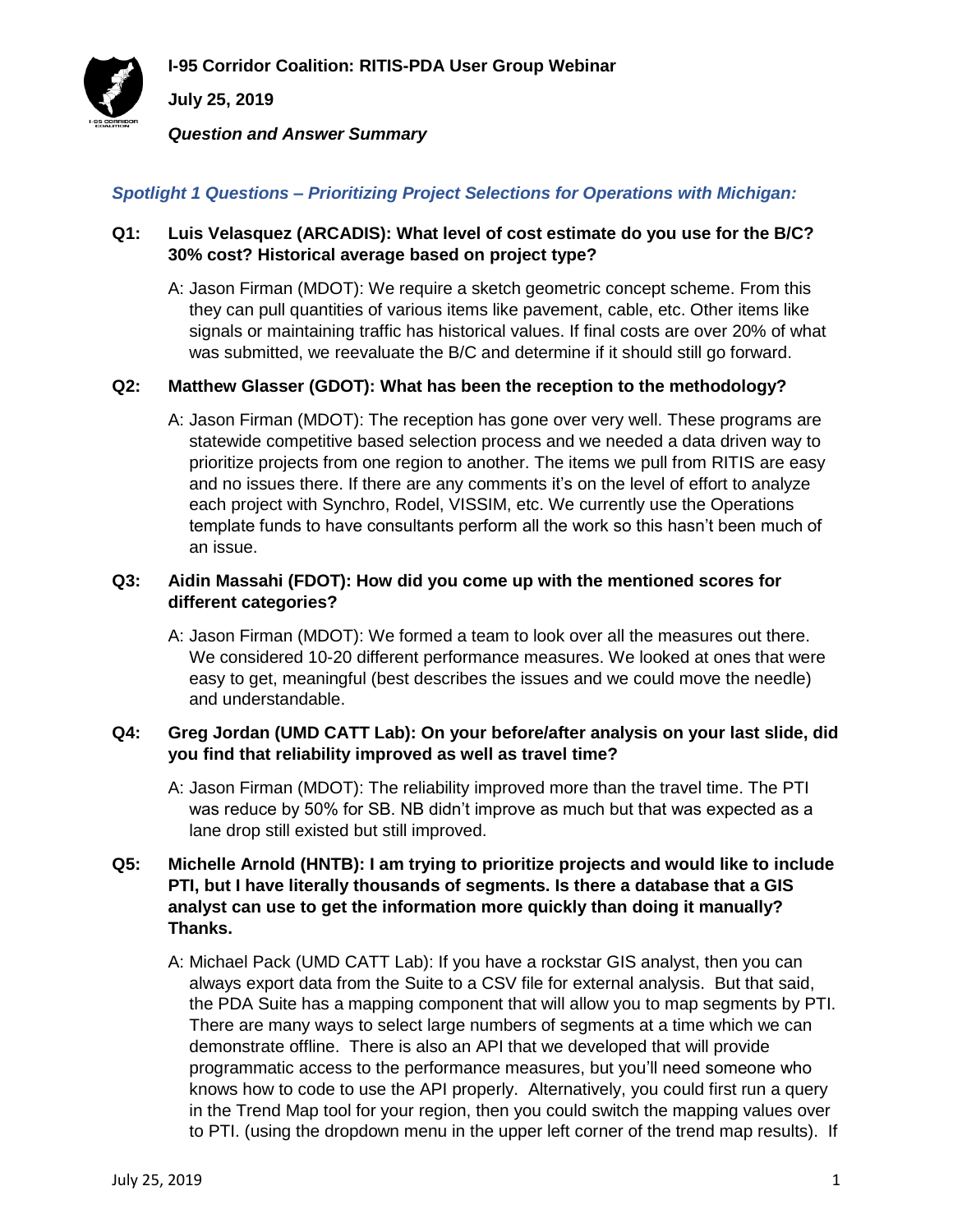## **I-95 Corridor Coalition: RITIS-PDA User Group Webinar**



#### **July 25, 2019**

#### *Question and Answer Summary*

you wanted a GIS person to take it further you could then export the data behind the PTI map to an Excel file for offline analysis.

## *Spotlight 2 Questions – Using RITIS to support project prioritization in Georgia:*

## **Q6: Matthew Glasser (GDOT): Prior to using this tool, what was your primary way of identifying problem locations?**

A: Shahram Malek (ARCADIS): We were using an infrastructure-based Bluetooth sniffer platform. The difficulty we had was maintenance of field infrastructure. Working for government agencies, there are gaps in funding and we lost access to maintenance funding. There were times where we were 'blind' from a data sense. The program is fluid – we started with 240 intersections and we're now up to 1800 intersections. As the program grew, we no longer have to invest in the infrastructure side now that we have access to RITIS. If there's an event – like a race – there are two corridors within RTOP – we can monitor them. RITIS gives us access to *all* corridors, not just the ones that previously had infrastructure.

#### **Q7: Nick An (Manatee County): What cost-saving formula or model do you use for the calculation?**

- A: Shahram Malek (ARCADIS): RITIS provides that for us!
- A: Michael Pack (UMD CATT Lab): Here's the methodology: <https://pda.ritis.org/suite/help/#udc-analysis>
- A: Matt Glasser (GDOT): CATT Lab has made it easy you get on RITIS, select the corridor for study, then generally we compare cost based on that time last year, last month, etc.

## **Q8: Sanhita Lahiri (VDOT): Have you had the opportunity to synthesize RITIS bottleneck results with ATSPM? If yes, what platform did you use and what would be your feedback?**

A: Shahram Malek (ARCADIS): The ATSPM data gives us information about infrastructure. We're not using the ATSPM data to evaluate travel time reliability. We're using ATSPM data to develop and report localized intersection operation. We're using RITIS to evaluate, monitor, and report on corridor operation and travel time reliability. Those are two separate tools providing two separate functions for us.

#### **Q9: Aiden Massahi (FDOT): How did you estimate active traffic signal timing change benefits? Using travel time from RITIS?**

A: Shahram Malek (ARCADIS): We used travel time from RITIS and similar methodology to Matt's answer above. We compared old timings vs. new timings in RITIS.

A: Michael Pack (UMD CATT Lab): While not available to GDOT during their study period, there is a brand new set of tools in the PDA Suite that is meant specifically for signal timing analytics. Short write-ups of these tools can be found here: <https://www.ritis.org/tools#traveltimecomparison>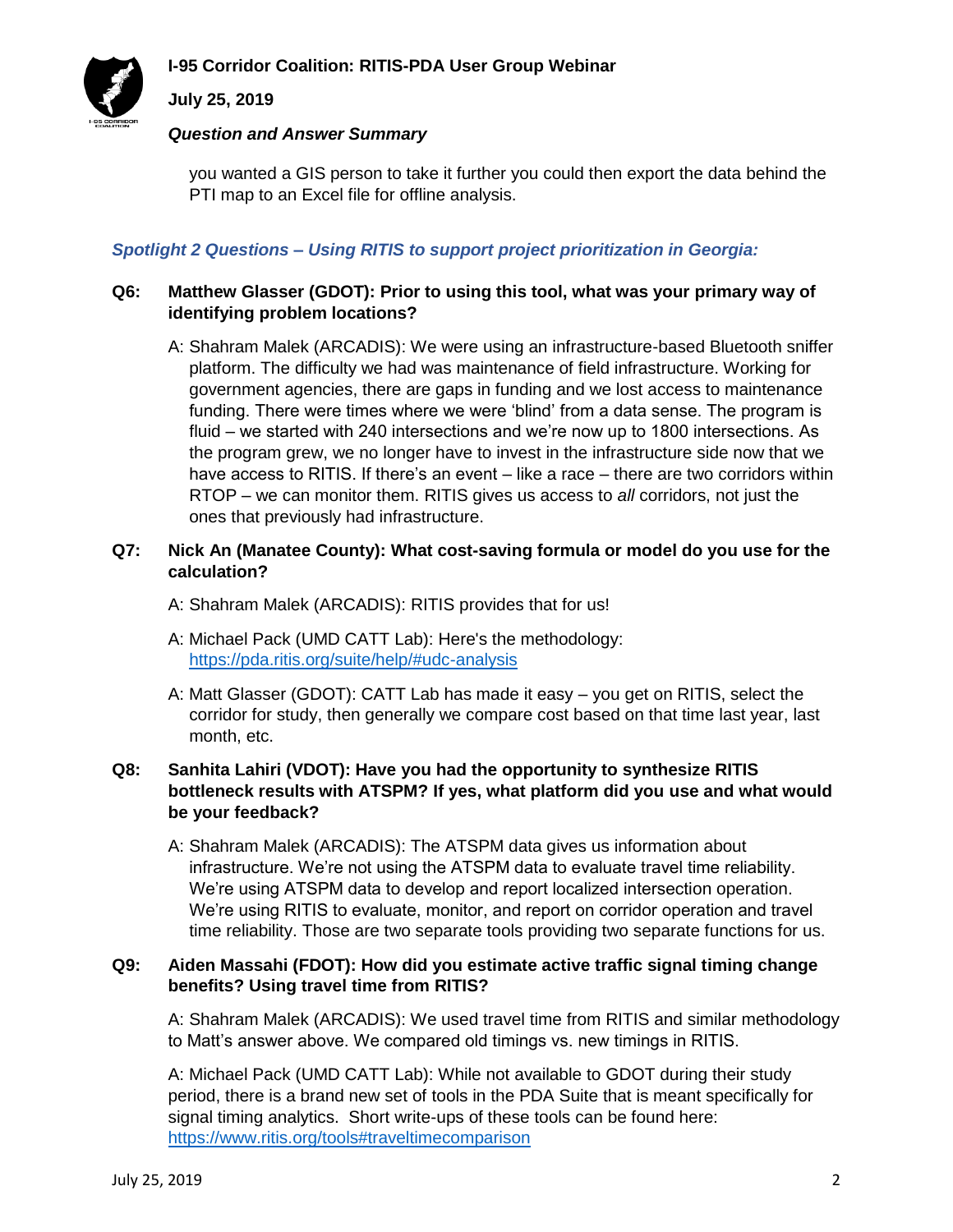# **July 25, 2019**

*Question and Answer Summary*

### **Q10: Nick An (Manatee County): For the signal retiming project, have you evaluated accidents before and after the improvement?**

A: Shahram Malek (ARCADIS): We have not. The department has asked us to also concentrate on maintaining safety (now that we've already done the low-hanging fruit projects). We previously thought of ourselves (RTOP) as purely an operations program, but we're getting more involved with safety matters. We do look at crash data where we have made strategic changes (the first flashing yellow arrow was deployed as part of the RTOP program). We keep track intersections if we've made major timing or phasing changes.

### **Q11: Kara Schwartz (FDOT): Is any DOT using RITIS data in place of their traffic counts for volumes or in place of traffic counts all together?**

- A: Kelly Wells (NCDOT): For volumes, there's a working group in I-95CC trying to decide when probe data will be available to be used for volume or traffic counts. That's happening now. In North Carolina, we used travel times instead of traffic counts for certain locations where we found the travel times were sufficient. We're beginning to use RITIS more and more.
- A: Denise Markow (I-95CC): Yes, the Volume and Turning Movement (VTM) project is determining how to establish real-time volumes from probe data. The second phase is how to operationalize (analyze, validate, compare results) that effort.
- A: Michael Pack (UMD CATT Lab): There are two new modules in RITIS that were built specifically for signalized performance measures. These tools were discussed in a prior webinar. Here's the link for a description of them: <https://www.ritis.org/tools#traveltimecomparison>

## **Q12: Ed Azimi (VDOT): When you suggest corridor improvement, how far back do you analyze the crossing routes and corridor length – timing, etc.?**

A: Shahram Malek (ARCADIS): There are three locations we've proposed to eliminate left turns and install Michigan lefts. For those, we look at a cordon that encompasses a larger area than just the intersection and includes other intersections in the area. In other cases, we submit a safety improvement project or an operational improvement project on an intersection-only basis.

# *RITIS and PDA Suite Feature Questions:*

- **Q13: Christian Matthews (RPC): Is there a documented process to get you updated volumes?**
	- A: Michael Pack (UMD CATT Lab): Yes, you can start here: <https://npmrds.ritis.org/analytics/help/#data-types/providing-your-volume-data>